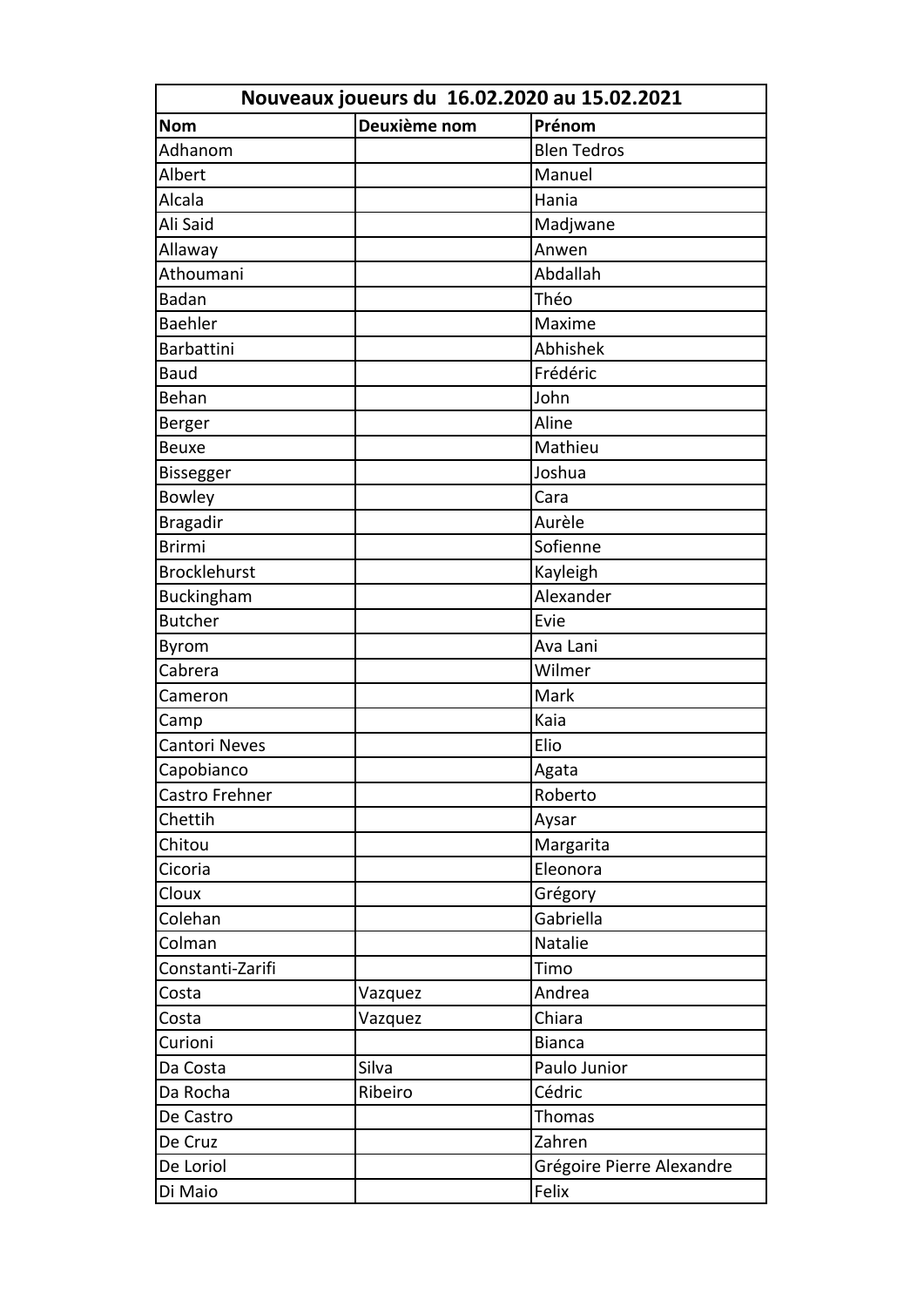| Diallo        |           | Idy            |
|---------------|-----------|----------------|
| dos Santos    |           | Daniel         |
| Doyle         |           | Marc           |
| Eidhagen      |           | Oliver         |
| El Harrari    |           | Yaniss         |
| Faillétaz     |           | Emilie         |
| Feldbaum      |           | Nora           |
| Ferrero       |           | Nicole         |
| <b>Flores</b> |           | Laureano       |
| Fonjallaz     |           | Maya           |
| Forest        |           | Mario          |
| Freymond      |           | Adrien         |
| Fyfe          |           | Daniel         |
| Gallicchio    |           | Mathias        |
| Garbil        |           | Samuel         |
| Gautier       |           | Chloé          |
| Gehrke        |           | Charlotte      |
| Gehrke        |           | <b>Mattias</b> |
| Gerber        |           | Julius         |
| Ghernaout     |           | Sofiane        |
| Giannattasio  |           | Raffaele       |
| Girardi Hanna |           | Felipe         |
| Griffith      |           | lan            |
| Guidi Varela  |           | Juliet         |
| Halden        |           | Sophie         |
| Halidi        |           | Imran          |
| Haller        |           | Julia          |
| Harrison      |           | Orla           |
| Hasler        |           | Lily           |
| Hughes        |           | Nicholas James |
| Hysenaj       |           | Ridvan         |
| Issa          |           | Layla          |
| Jonoski       |           | Stefan         |
| Juimo         | Siekappen | Wilfrid-Joël   |
| Kaquri        |           | Dion           |
| Kara          |           | Murat          |
| Kaurate       |           | Kate           |
| Kelemen       |           | Veronika       |
| Klove         |           | Stella         |
| Krasniqi      |           | Loan           |
| Krisch        | Torbisco  | Clara          |
| Krishnan      |           | Khayal         |
| Le Rose       |           | Fabio          |
| Linser        |           | Nathan         |
| Losey         |           | Kian           |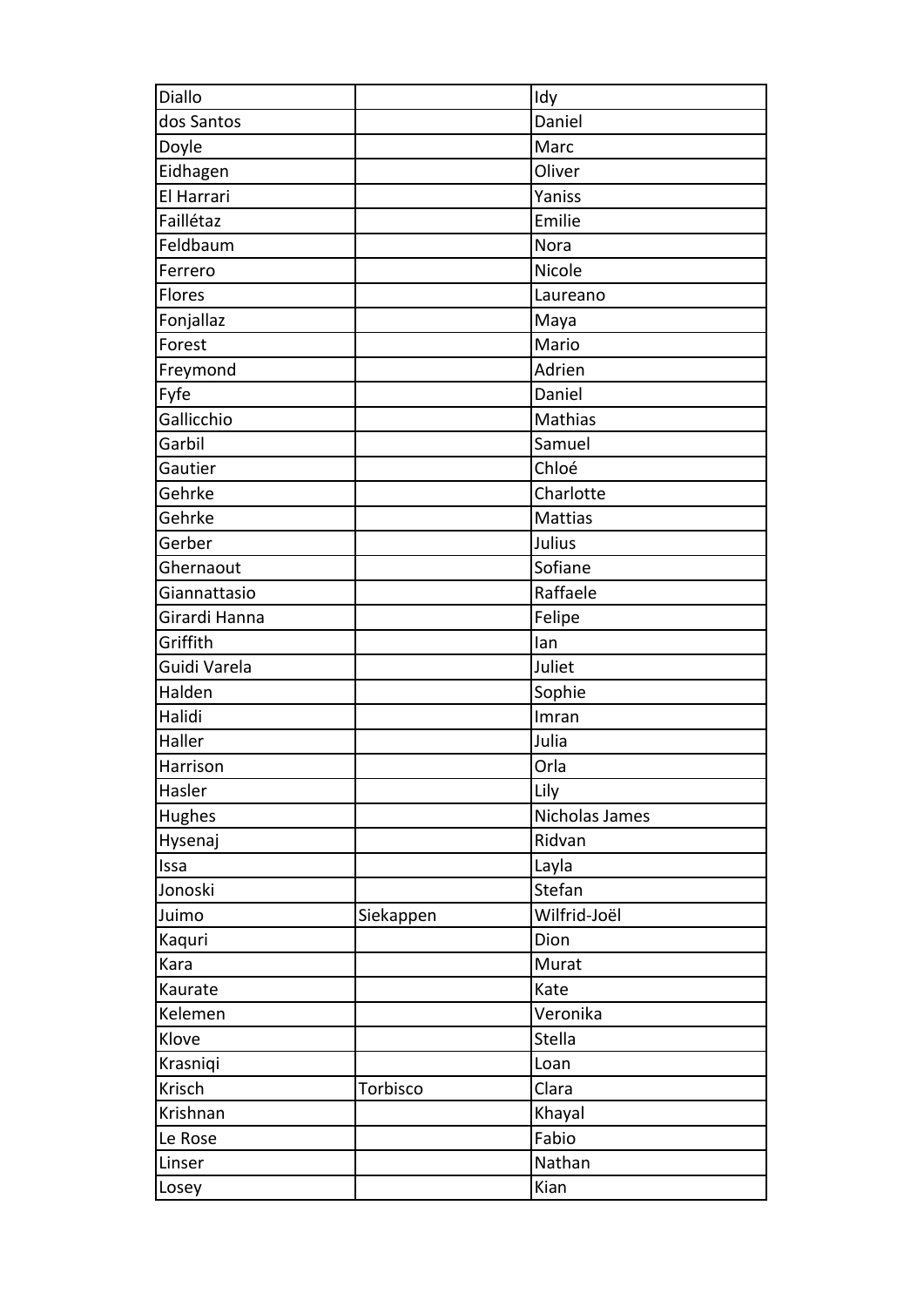| Lucet                |               | Romain              |
|----------------------|---------------|---------------------|
| Lutz                 |               | Alina               |
| Malanca              |               | Zahara              |
| Maldonado Radjavi    |               | Adam                |
| Mancosu              |               | Alessio Hafeni      |
| Mansourian           |               | Yasmina             |
| Martinez             |               | Raphaël             |
| Mercer               |               | Richard             |
| Meylan               |               | Jeremy Aurélien     |
| Moldovan             |               | Sidonia             |
| Monni                |               | Giulia              |
| Moore                |               | Matteo              |
| Mourey               |               | Jacques             |
| Muaccad              |               | Rafaella            |
| Muerset              |               | Noé                 |
| Müller               |               | Jörg                |
| Muslija              |               | Shkodran            |
| Noguera              | <b>Brant</b>  | Noa                 |
| Ojjeh                |               | Layth               |
| Olaniyi              |               | Olatunde            |
| Ordonez De La Puente |               | Santiago            |
| Pasternak            |               | Autumn              |
| Payet                |               | Jaccob              |
| Pedron               |               | Grégory             |
| Philipona            |               | Arnaud              |
| Piaggio Porcar       |               | Matteo              |
| Pictet               |               | Cléa Anna Elisabeth |
| Pictet               |               | Inès                |
| Pitre                |               | Catalina            |
| Pliskin              |               | Alexander           |
| Poacher              |               | Hannah              |
| Pocock               |               | Aedan               |
| Punset               | <b>Berczy</b> | Florian             |
| Qureshi              |               | Nicolo              |
| Randrianirina        |               | Ckevin              |
| Riedo                |               | Gauthier            |
| Rijke                |               | Victor              |
| Roesch               |               | Guillaume           |
| Rosales              |               | Gerardo             |
| Rossi                | Espagnet      | Giuseppe            |
| Rossi                |               | Paolo               |
| Roux                 |               | Marie-Inès          |
| Said Soilihi         |               | Mourad              |
| Schemionek           |               | Leonie              |
| Schiavetti           |               | Francesco           |